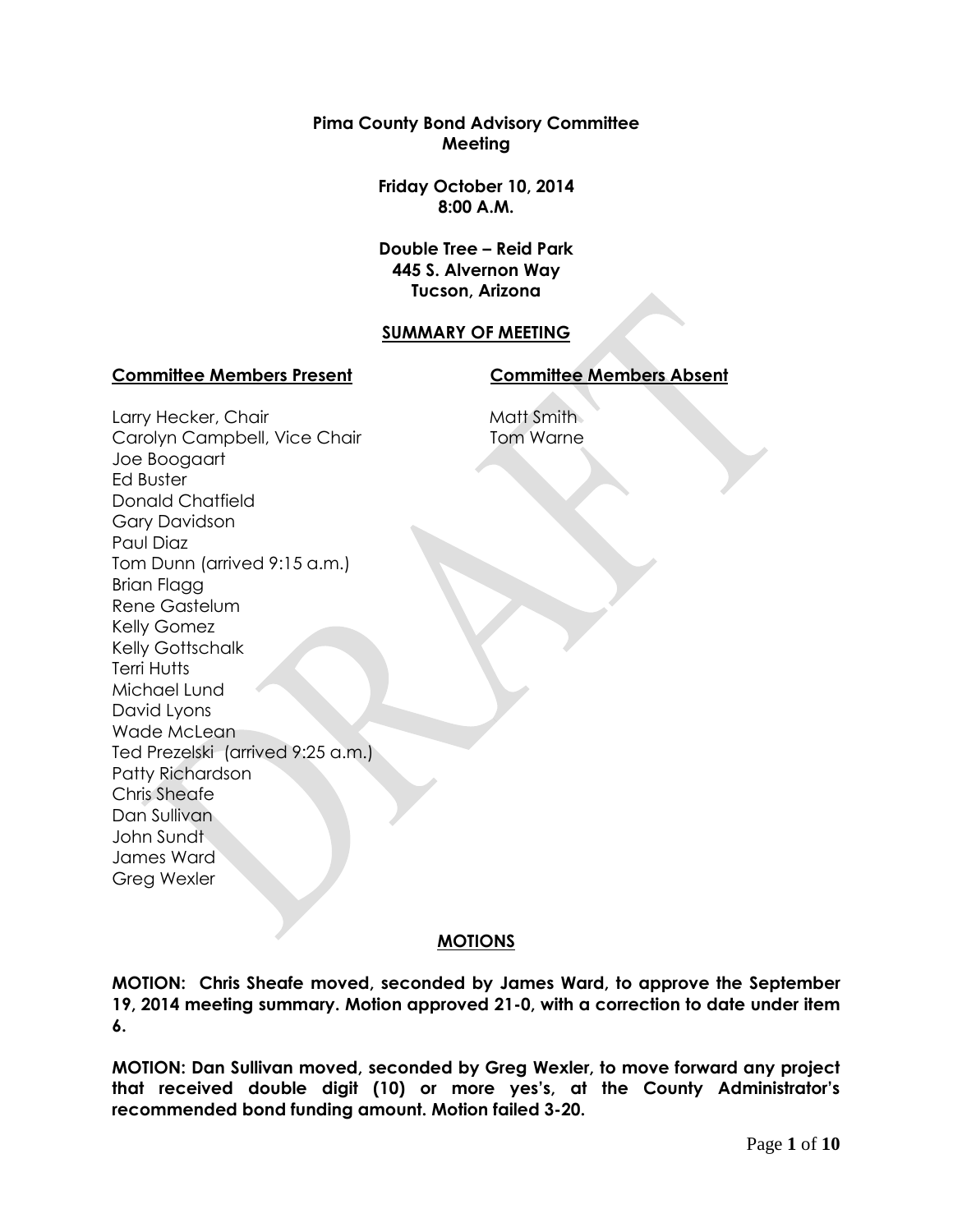**MOTION: Vice-Chair Campbell moved, seconded by Dan Sullivan, to postpone the Buffalo Soldier Memorial proposal to the Parks and Recreation meeting. Motion approved 23-0.**

**MOTION: Gary Davidson moved, seconded by Dan Sullivan, to approve the El Pueblo Center project at \$2.5 million. Motion approved 22-1**

**MOTION: Chris Sheafe moved, seconded by Patty Richardson, to defer the Yaqui Park Community Center project to the November 21 meeting. Motion approved 23-0.** 

**MOTION: Brian Flagg moved, seconded by Dan Sullivan, to not move the Picture Rocks Community Center expansion project forward. Motion approved 23-0.** 

**MOTION: Dan Sullivan moved, seconded by Ed Buster, to not fund the South Marana Multigenerational Center project. Motion approved 23-0.**

**MOTION: Brian Flagg moved, seconded by Tom Dunn, to move the Quincie Douglas Center Expansion project forward at \$1 million. Motion approved 23-0**

**MOTION: Tom Dunn moved, seconded by Patty Richardson, to move the Clements Senior Center Expansion forward at \$4.5 million. Motion approved 23-0.**

**MOTION: Tom Dunn moved, seconded by Patty Richardson, to move the YMCA Community Center at the UA Science and Tech Park project forward at the \$6 million amount. Motion approved 21-2.**

**MOTION: Terri Hutts moved, seconded by Don Chatfield, to delete the Marana Performing Arts Center project. Motion approved 22-1.** 

**MOTION: James Ward moved, seconded by Don Chatfield, to move the Sahuarita Food Bank and Multi-Agency Community Service Facility project forward at \$300,000. Motion approved 21-2.** 

**MOTION: Terri Hutts moved, seconded by Don Chatfield, to approve the Southwest Branch Library at \$8.6 million. Motion approved 23-0.**

**MOTION: Wade McLean moved, seconded by Dan Sullivan, to move the Sahuarita Library project forward at \$8 million. Motion appoved 23-0.**

**MOTION: Dan Sullivan moved, seconded by Terri Hutts, to move the Flowing Wells Library Expansion project forward at \$3.1 million. Motion approved 23-0.**

**MOTION: Dan Sullivan moved, seconded by Greg Wexler, to move the Green Valley Library Expansion forward at \$1.737 million. Motion approved 23-0.**

**MOTION: Kelly Gottschalk moved, seconded by Michael Lund, to delete FM108b (SE Government Center/Sheriff substation with Library), approve FM108a (SE Government**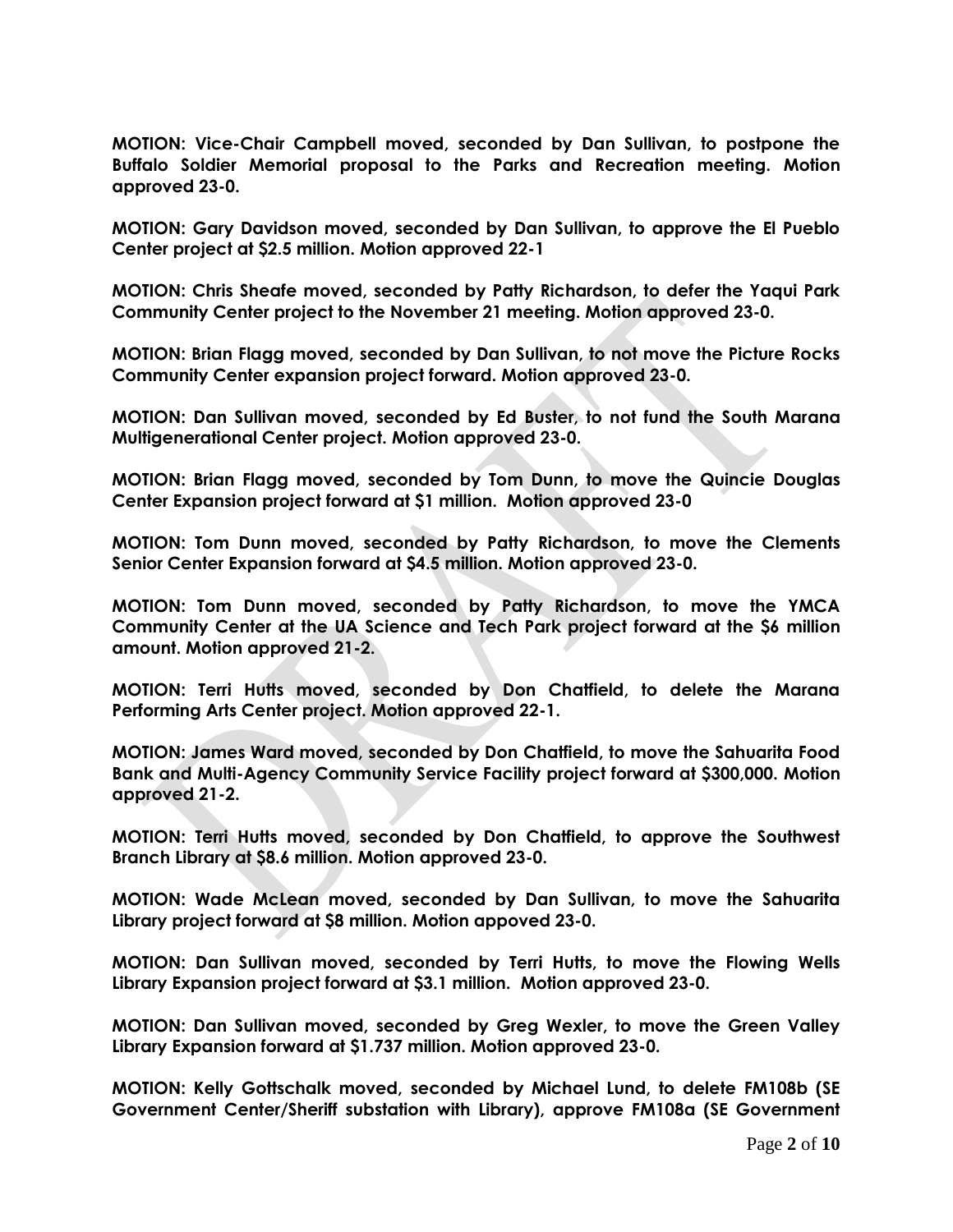**Center/Sheriff substation without a Library), and approve N1 Library at the UA Tech Park. SUBSTITUTE MOTION: Vice-Chair Campbell moved, seconded by Don Chatfield, to approve FM108b (SE Government Center/Sheriff substation with Library), and not approve FM108a (SE Government Center/Sheriff substation without a Library) and N1 Library at the UA Tech Park. Substitute motion failed 8-15. Original motion was approved 18-0, with 7 abstentions.**

**MOTION: Chris Sheafe moved, seconded by Michael Lund, to remove both Marana Library proposals. Motion approved 22-1.** 

## **MEETING SUMMARY**

## 1. Welcome

The meeting began at 8:06 a.m. with a quorum.

2. Approval of the September 19, 2014 meeting summary

## **MOTION: Chris Sheafe moved, seconded by James Ward, to approve the September 19, 2014 meeting summary. Motion approved 21-0, with a correction to date under item 6.**

Kelly Gottschalk, as representative for the City of Tucson, summarized a letter provided to the Committee the day of the meeting, from the City's Bond Project Advisory Committee, which had been approved by Mayor and Council the afternoon before. It included a request for a new project - \$1 million for improvements to Jesse Owens Park, and revised the City's priority order of projects. Mayor and Council also submitted a new request for a \$250,000 Buffalo Soldier Memorial at the Quincie Douglas Center. Ms. Gottschalk suggested that the new Memorial project be considered at the November 21 County bond committee meeting on parks and recreation projects.

3. Planning for a possible 2015 bond election – results of member project preferences exercise

## **MOTION: Dan Sullivan moved, seconded by Greg Wexler, to move forward any project that received double digit (10) or more yes's, at the County Administrator's recommended bond funding amount.**

There were several comments on this motion:

- Projects with 10 or more yes votes would equal about \$611 million.
- This motion prevents discussion and questions on individual projects.
- Suggestion that Committee consider deleting projects that received 4 or more no votes.
- Tucson and Pima County need to take care of existing needs to fix existing infrastructure before seeking a bond election for new projects.
- Value of the exercise for re-familiarizing members on projects, but prefer to use it as one additional piece of information.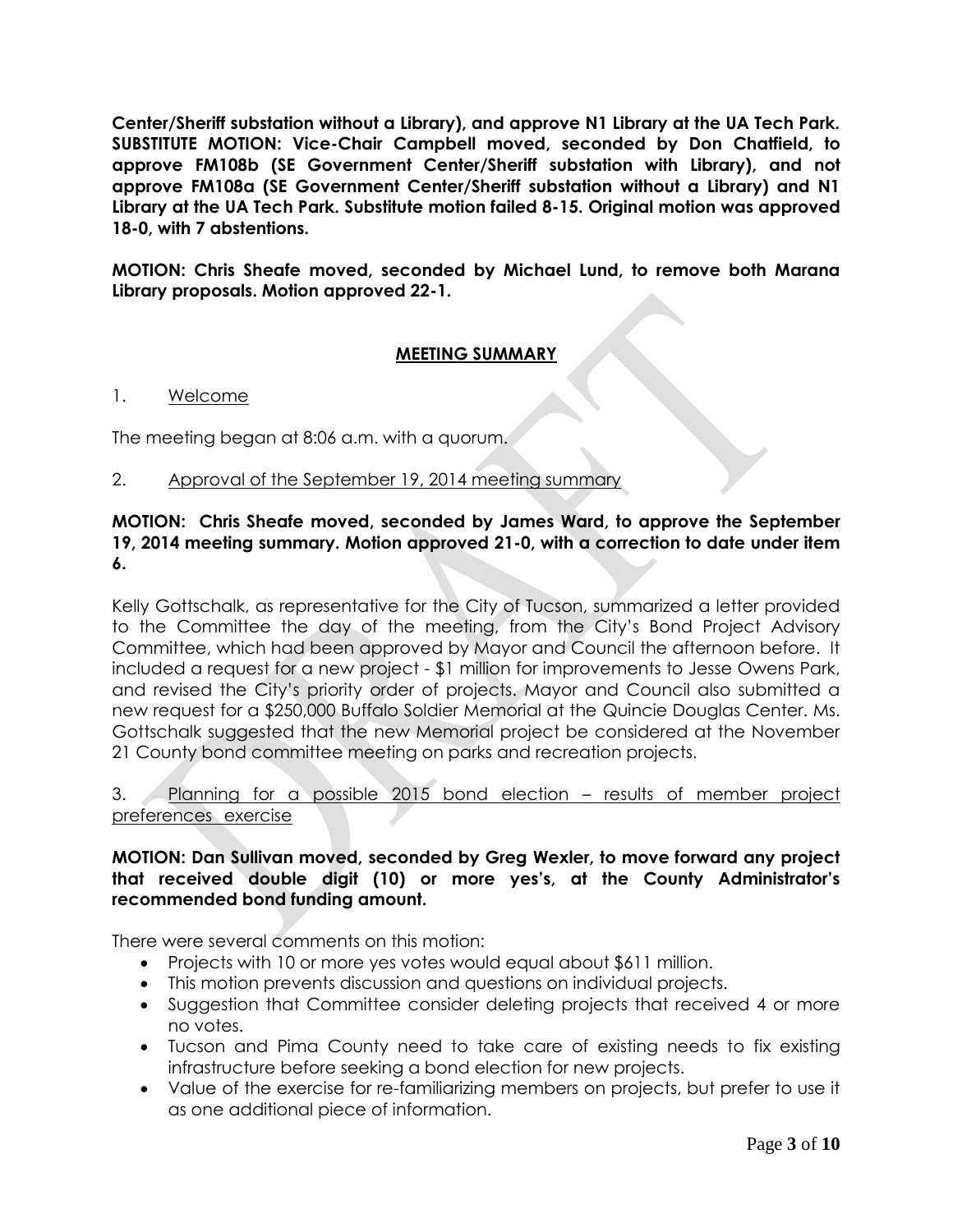- Several members agreed that it should just be used as one more additional piece of information.
- Those new to committee missed the thousands of signatures for the Kory Laos BMX park and other times that a high number of speakers came to address the committee on a particular project.

## **Motion failed 3-20.**

### 3. Planning for a possible 2015 bond election – Libraries and Community Facilities

Chairman Hecker pointed out the chart on the screen that will show the tally of projects approved by the committee as they are approved, in comparison to \$650 million as a purely arbitrary reference number at this point.

#### Public Comment on Community Facilities

City of Tucson Councilwoman Shirley Scott spoke in support of funding for the Clements Senior Center.

A request was made for a map that shows locations of projects.

Alma Jones spoke in support of Buffalo Soldiers memorial. Jon Covington spoke in support of the Buffalo Soldiers memorial and Quince Douglas Center expansion.

### **MOTION: Vice-Chair Campbell moved, seconded by Dan Sullivan, to postpone the Buffalo Soldier Memorial proposal to the Parks and Recreation meeting.**

Joe Yee spoke in support of the Clements Senior Center. Margaret Rose spoke in support of the Clements Senior Center. Linda Howell spoke in support of the Clements Senior Center. Randy Mayer spoke in support of the Sahuarita Food Bank. Penny Pestle spoke in support of the Sahuarita Food Bank. Judi Estabrook spoke in support of the Clements Senior Center. CJ Battle spoke in support of the Quincie Douglas Center expansion. John Powers spoke in support of the Buffalo Soldiers Memorial.

### **Motion approved 23-0.**

### PR18 El Pueblo Center

## **MOTION: Gary Davidson moved, seconded by Dan Sullivan, to approve the El Pueblo Center project at \$2.5 million.**

Kelly Gottschalk reported that the project was shovel ready.

Discussion points included: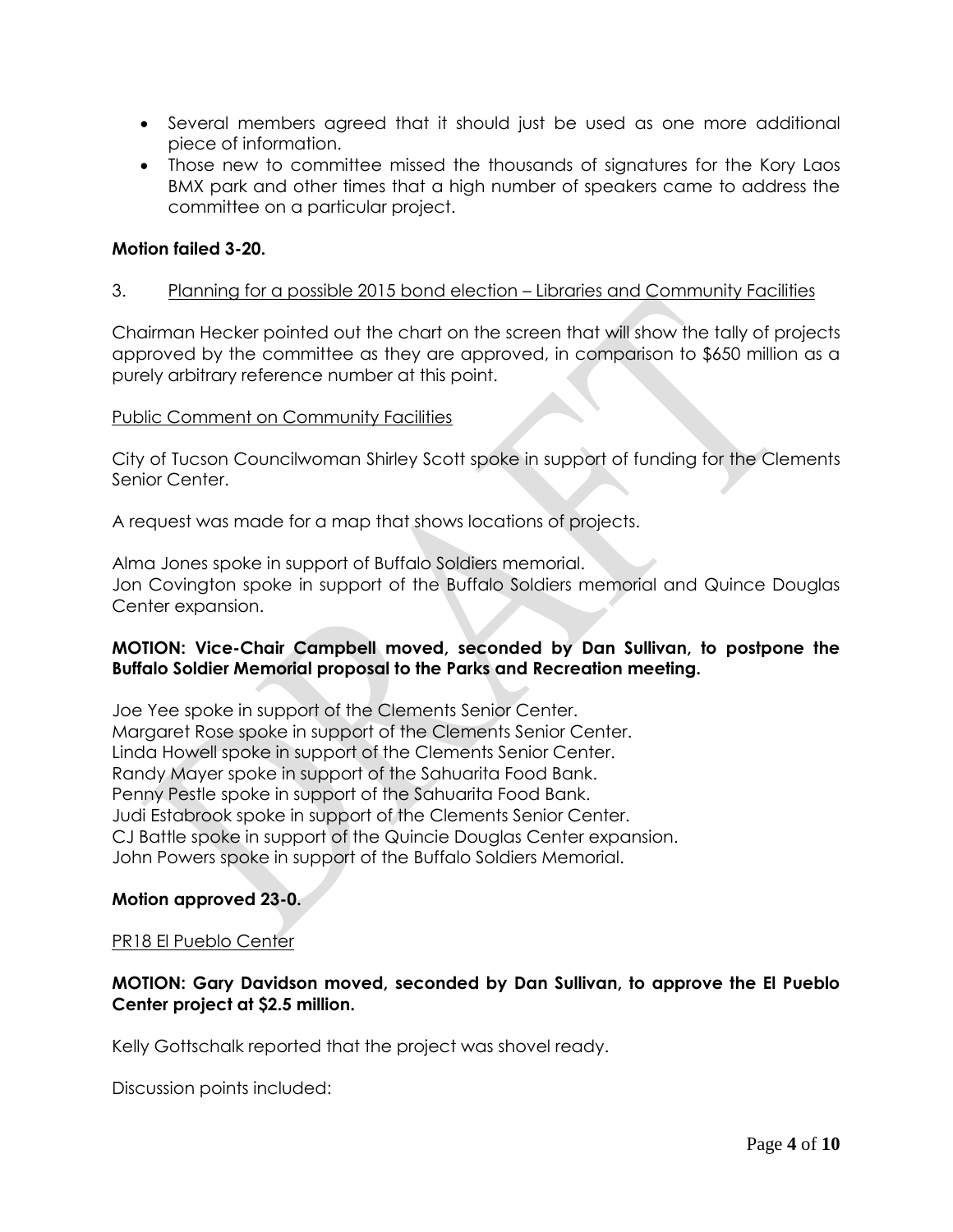- Concern that the City would not have the funding to operate this and other projects. Ms. Gottschalk as the City's representative stated that Mayor and Council have committed to fund the operations and maintenance for each of the projects proposed by the City, and that projects would be built over the length of the bond program therefore not requiring all the operating funds in year 1.
- Mr. Huckelberry stated that as the Committee moves projects from the list to its more permanent tentatively approved list, that he will be asking County staff and jurisdictions for much more detail on the projects so that level of detail can eventually be included in the County's bond ordinance prior to an election.
- The increase in bond request by \$500,000 from when it was tentatively approved was reportedly due to an adjustment for inflation.
- The existing facility is about 35,000 to 45,000 square feet and the proposed expansion would add approximately 10,000 square feet.
- Jurisdictions commit to operating a facility via an IGA with Pima County.

## **Motion approved 22-1**

### PR93 Yaqui Park Community Center

Ms. Fyffe requested that this project be continued to the Parks and Recreation meeting on November 21, as the County is still in discussions with the City of South Tucson and the Pascua Yaqui Tribe regarding who will manage and maintain the facility, its location and scope. Joe Boogaart questioned the high cost per square foot.

### **MOTION: Chris Sheafe moved, seconded by Patty Richardson, to defer the Yaqui Park Community Center project to the November 21 meeting. Motion approved 23-0.**

### PR102 Picture Rocks Community Center Expansion

In response to the question, Mr. Huckelberry explained that he did not recommend this project due to extensive improvements that were made in this area with prior bond funding, and a lack of population growth in the area.

## **MOTION: Brian Flagg moved, seconded by Dan Sullivan, to not move the Picture Rocks Community Center expansion project forward. Motion approved 23-0.**

### PR211 South Marana Multigenerational Center

## **MOTION: Dan Sullivan moved, seconded by Ed Buster, to not fund the South Marana Multigenerational Center project.**

Lisa Shafer, representative for the Town, reported that this project was no longer a focus of the Town's.

### **Motion approved 23-0.**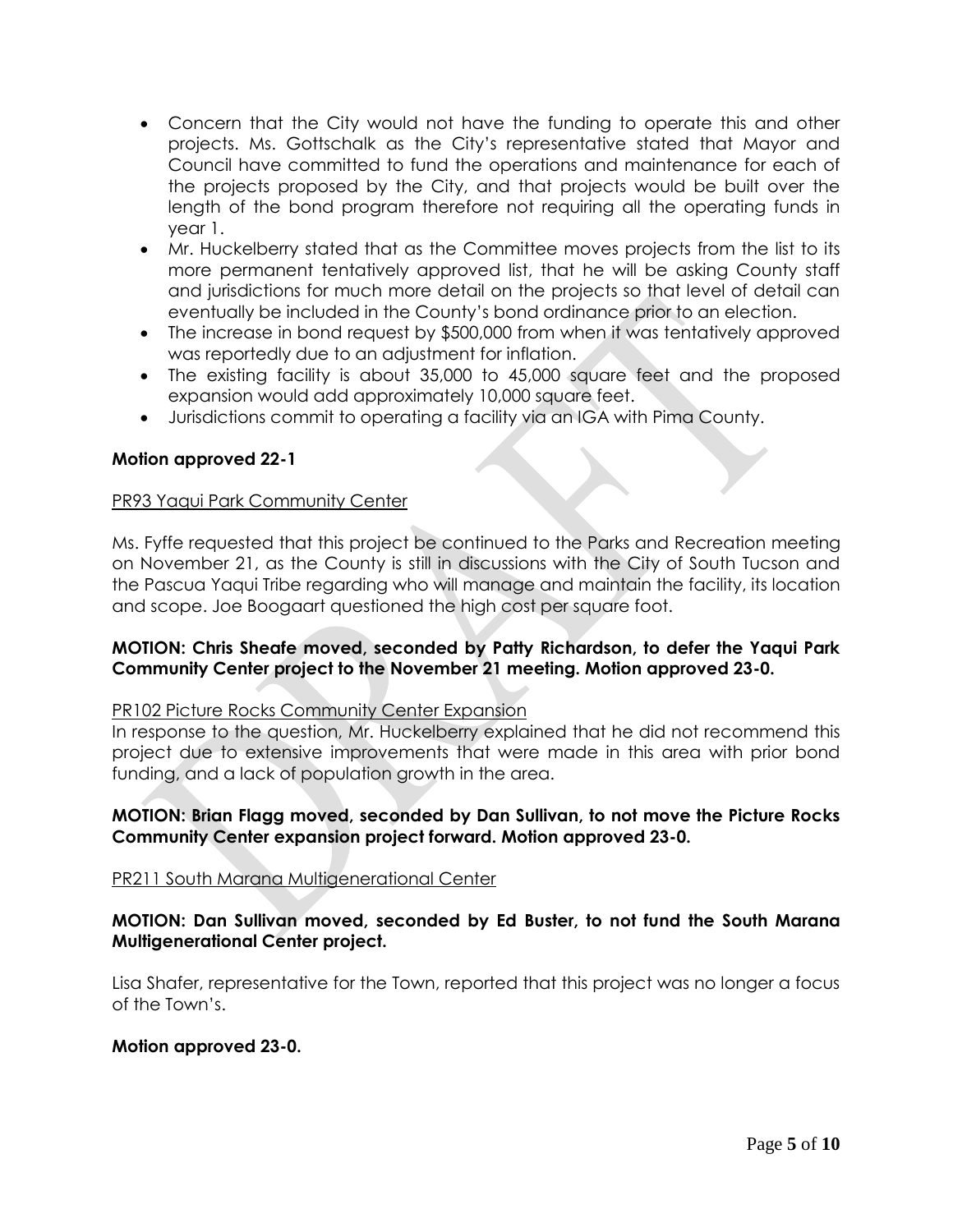## PR42 Quincie Douglas Center Expansion

## **MOTION: Brian Flagg moved, seconded by Tom Dunn, to move the Quincie Douglas Center Expansion project forward at \$1 million.**

Discussion points:

- Concerns that project scope is undefined except to say that it will fund a portion of the improvements called for in the master plan.
- It was clarified that the improvements could be an addition to the building or a covered basketball court.
- An amendment to the motion was made to request a decision on the scope of the project within 30 days, but was withdrawn in lieu of Mr. Huckelberry writing to the jurisdictions for this and similar information. Fred Gray, City of Tucson Parks and Recreation Director thought he could have an answer within 30 days.

### **Motion approved 23-0**

#### PR11 Clements Senior Center Expansion

## **MOTION: Tom Dunn moved, seconded by Patty Richardson, to move the Clements Senior Center Expansion forward at \$4.5 million.**

Chairman Hecker referred to a written statement submitted by Tom Warne in support of this project, and the El Pueblo Center and Quincie Douglas Center expansion. Members were also handed a copy.

City of Tucson Councilman Cunningham and President of the Tucson Youth Baseball Association spoke in support of youth sports and the need for fields.

### **Motion approved 23-0.**

### N3 YMCA Community Center at the UA Science and Tech Park

### **MOTION: Tom Dunn moved, seconded by Patty Richardson, to move the YMCA Community Center at the UA Science and Tech Park project forward at the \$6 million amount.**

Discussion points:

- \$6 million is a lot and we have to cut something.
- Concern that YMCA's charge for use.
- The project is leveraging other funding.
- City community center rates have to be similar to County rates.
- YMCA is non-profit providing a service that is supported by the County.
- Could the YMCA raise the rest of the funding privately?
- The University of Arizona should bond for this project.
- Tech park is donating the land, but otherwise this has nothing to do with the UA.
- Would the project be built if not for the bonds?
- Private park at the Tech park would become part of the new YMCA.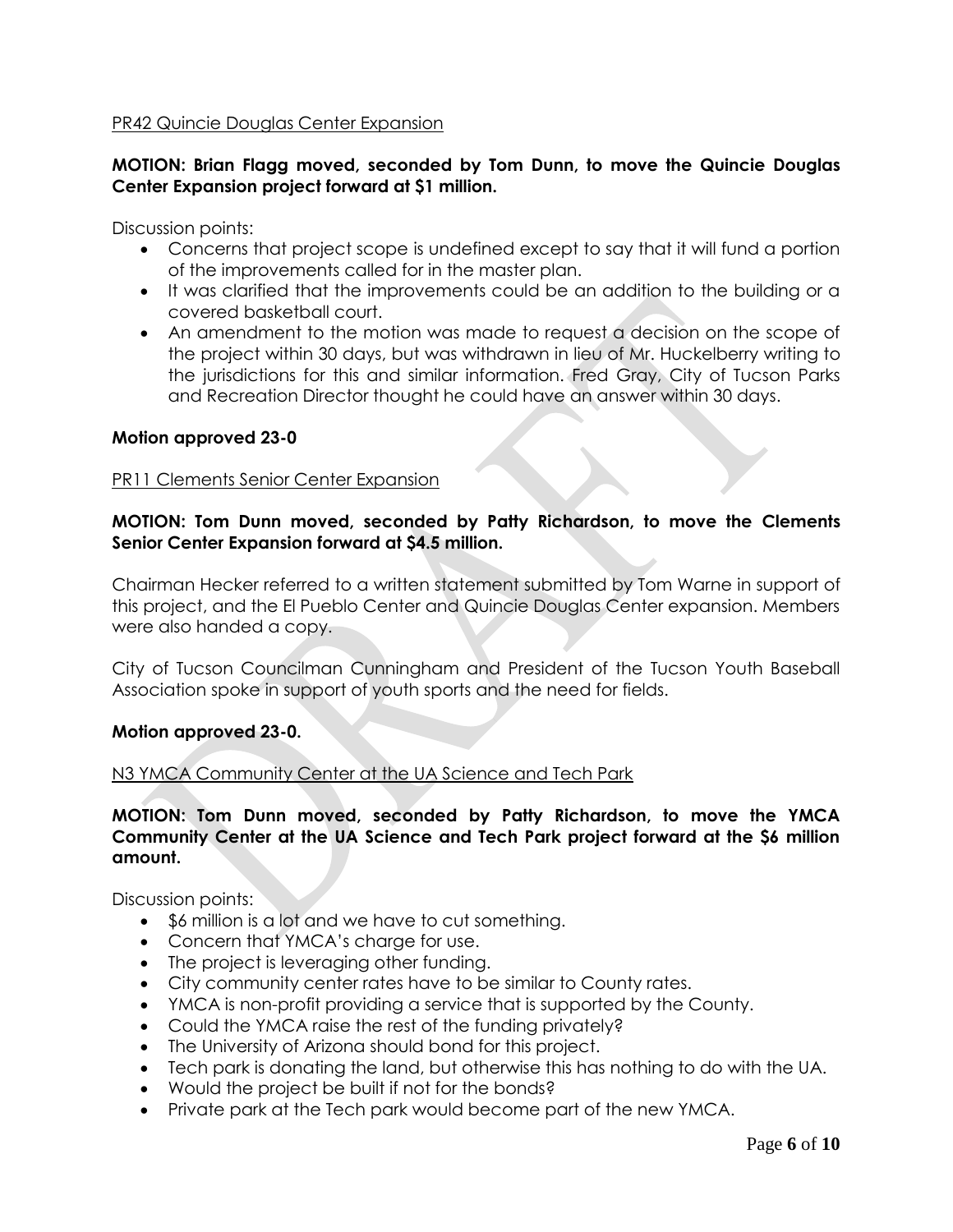- What is the service area?
- Partnerships and geographical balance are both part of the Committee's criteria and this fits both.
- Concern whether this would cause a duplication of services at the proposed SE Government and Community Center, which was estimated at 3 miles away.
- First phase of SE Government Center project is the park, not the community center.
- Project meets the majority of committee's criteria.
- Great organization and great location.

Dane Woll, President of the YMCA's Southern Arizona office, responded by stating that the Arizona Board of Regents is in support of the project, no County general fund monies would be spent operating the facility, yes the project would involve a private park transferring to YMCA management, YMCA does charge fees but also provides \$50,000 in need based scholarships a year and does not turn any child away for lack of ability to pay, service area would be 7 miles and include 135,000 people, YMCA would be located on The Loop, NW YMCA serves 25,000 members and 100,000 people.

### **Motion approved 21-2.**

#### N4 Marana Regional Performing Arts Center

## **MOTION: Terri Hutts moved, seconded by Don Chatfield, to delete the Marana Performing Arts Center project. Motion approved 22-1.**

### N6 Sahuarita Food Bank and Multi-Agency Community Service Facility

### **MOTION: James Ward moved, seconded by Don Chatfield, to move the Sahuarita Food Bank and Multi-Agency Community Service Facility project forward at \$300,000.**

Discussion points:

- Support for the project as a Neighborhood Reinvestment project instead.
- Support for keeping it as a line item bond project.
- Concern that Sahuarita would then be eligible under Neighborhood Reinvestment for additional funds.
- Neighborhood Reinvestment has not funded a food bank before, but has funded clinics and other community facilities.
- Concern that Neighborhood Reinvestment has a more hyper local focus like speed bumps and streetlights while this project services a larger area.

### **Motion approved 21-2.**

### FM35 Southwest Branch Library

Discussion points:

 The project was increased from \$6 million to \$8.6 million based on the County's now standard model for libraries of this size (20,000 s.f.).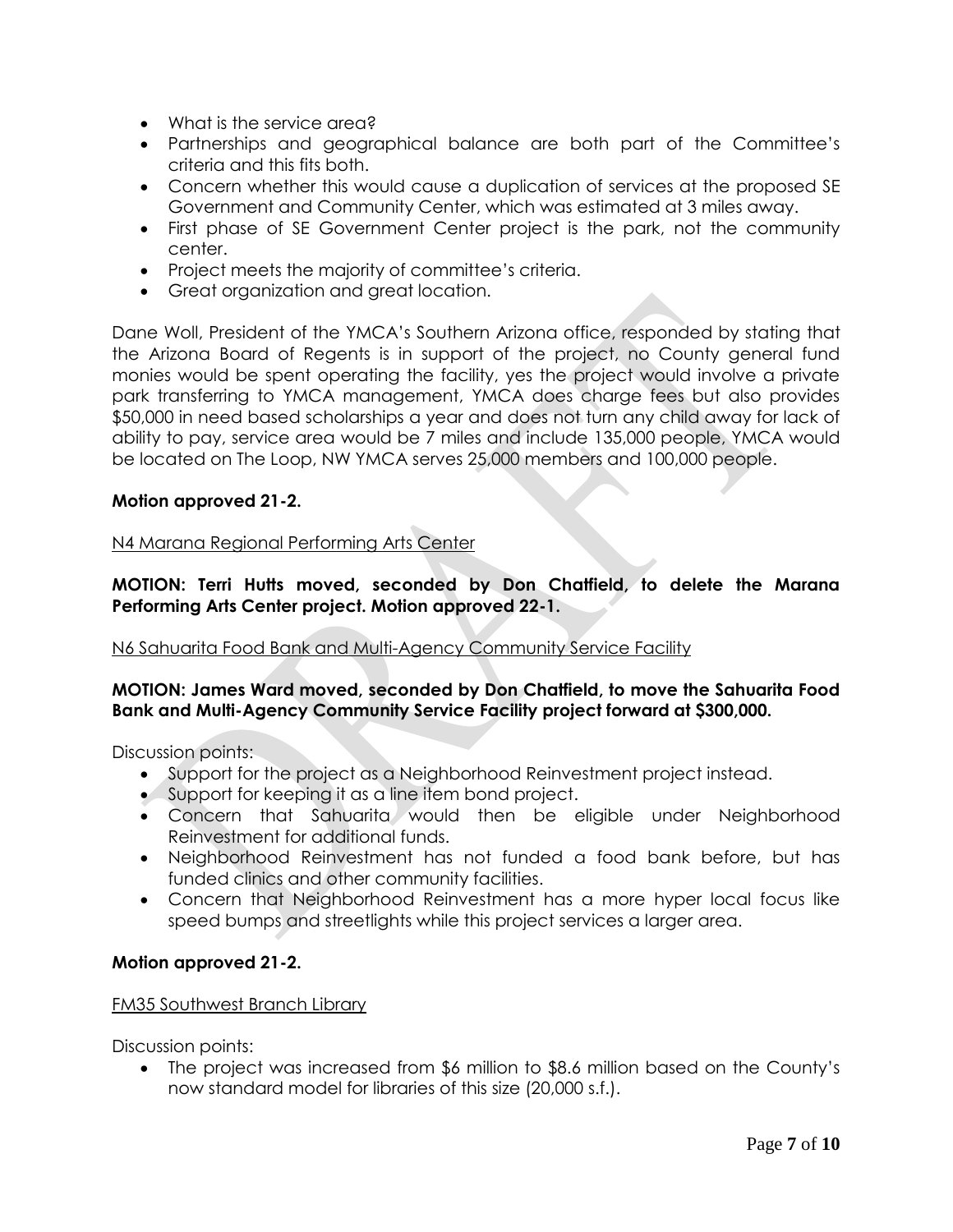- Why isn't 10,000 s.f. sufficient? There is enough population in the service area to fully use a 20,000 s.f. library.
- Cost does not include books or computers, which would be funded by the library district tax levy.
- The library would not require creation of a new library district; instead the tax levy for the regional library district would likely need to increase to cover the O&M costs.
- There has been an exhaustive search for suitable publically owned land in the area, but it simply does not exist, which is why this project includes land acquisition.

## **MOTION: Terri Hutts moved, seconded by Don Chatfield, to approve the Southwest Branch Library at \$8.6 million. Motion approved 23-0.**

### FM45 Sahuarita Branch Library

Speaker Scott Downs, Assistant Superintendent for Sahuarita Unified School District, spoke in support of this project, and stated that the school is working with the Library District to provide land for the project.

## **MOTION: Wade McLean moved, seconded by Dan Sullivan, to move the Sahuarita Library project forward at \$8 million.**

Discussion points:

- Concern that the Town has a lot of needs Sahuarita Pool and Rec center project is also a large request.
- **If Green Valley library is also being expanded, do we need a Sahuarita library?**
- Yes, both are needed. Green Valley is operating at full capacity and Sahuarita library would not alleviate much of the use at Green Valley.
- Sahuarita library would be geared towards kids programs, which is very different focus than Green Valley library.
- Should not phase the facility as it will likely be fully utilized at inception and there will be a cost savings from constructing full 20,000 s.f. at once.
- Hard copy books are still heavily utilized in the library system, despite electronic versions.

## **Motion appoved 23-0.**

## FM51 Flowing Wells Library Expansion

## **MOTION: Dan Sullivan moved, seconded by Terri Hutts, to move the Flowing Wells Library Expansion project forward at \$3.1 million.**

Discussion points:

- Original library was too small when it first opened.
- Project sheet states there will be a slight increase in operating costs, but then lists the increase at \$300,000 a year.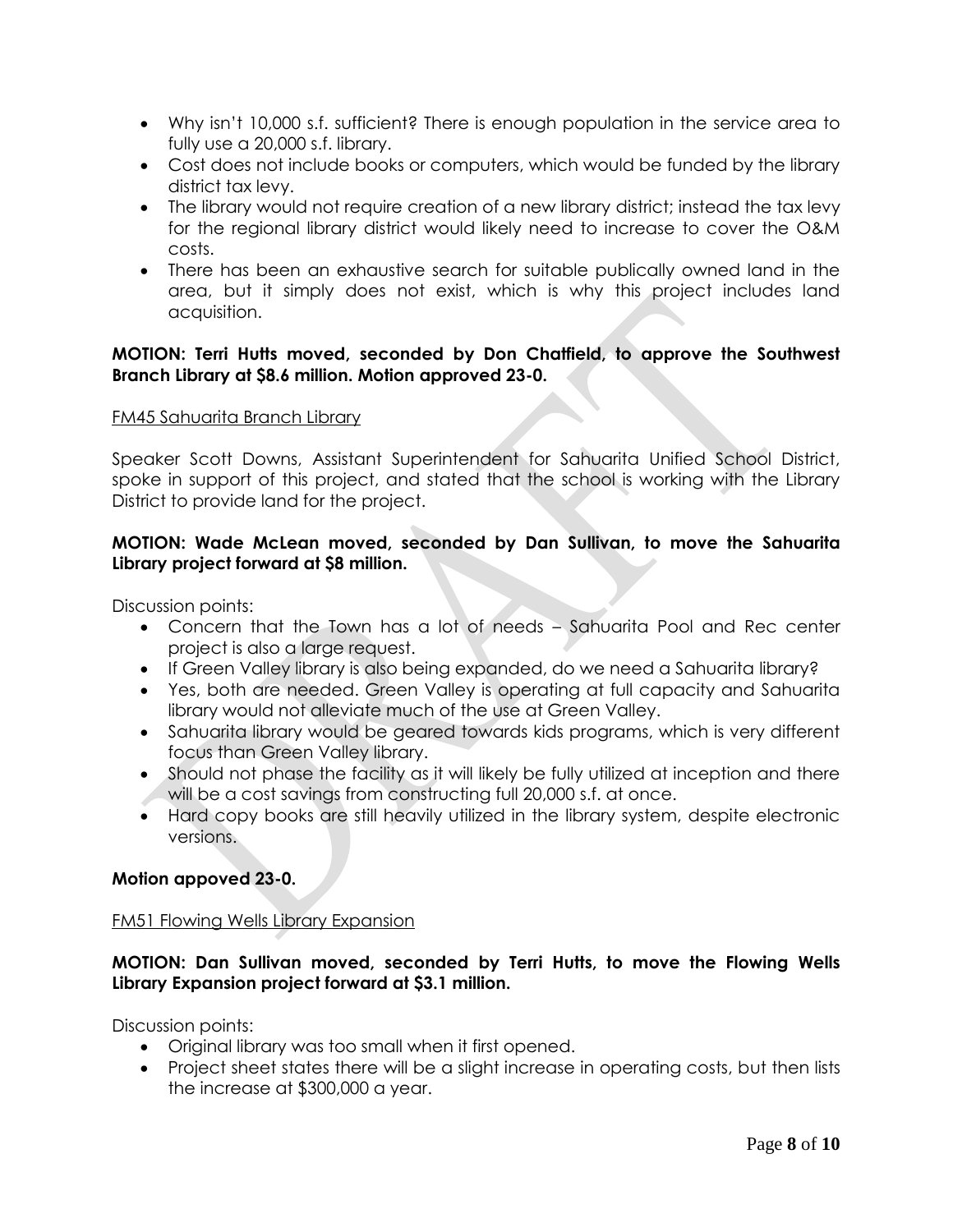Majority of the operating and maintenance costs are related to staffing and technical maintenance.

#### **Motion approved 23-0.**

#### FM48 Joyner-Green Valley Library Expansion

## **MOTION: Dan Sullivan moved, seconded by Greg Wexler, to move the Green Valley Library Expansion forward at \$1.737 million. Motion approved 23-0.**

FM108b Southeast Government/Community Center, Sheriff Substation and Library FM108a Southeast Government/Community Center, Sheriff Substation NO library N1 Southeast Regional Community Branch Library at UA Tech Park

Ann Gibson spoke in support of a library to serve this area.

Discussion points:

- There was a lot of discussion regarding how these projects related to each other.
- Library at Esmond Station (FM108b) would be 4 miles closer to Vail.
- A library was not included in the YMCA project at the Tech Park, but if a library at the Tech Park is approved, it would share the land and central plant with the YMCA project.
- Library at Tech Park would be located along Rita Road, so it would not be hidden in the Tech Park.
- The distance between the two locations is roughly 3 miles.

 $\bullet$ 

**MOTION: Kelly Gottschalk moved, seconded by Michael Lund, to delete FM108b (SE Government Center/Sheriff substation with Library), approve FM108a (SE Government Center/Sheriff substation without a Library), and approve N1 Library at the UA Tech Park.**

Discussion continued:

- It was stated that there was more support from the community for the library at Edmond Station (SE Gov. Center), but the community understood that a library could be built sooner at the UA Tech Park, with a larger library to be included in a future bond election for Esmond Station.
- It was clarified that because infrastructure already existed at the UA Tech Park, and does not exist at Esmond Station/SE Gov. Center location, that the UA Tech Park library could be built sooner in the bond program, compared to a library at Esmond Station that may not be built till the end of the bond program.
- Concern that the cost per square foot was too high for the UA Tech Park library.
- Response was that it may be because pedestrian and bike improvements to connect to the Loop are included in the scope, and that staff would review and respond with more details.

**SUBSTITUTE MOTION: Vice-Chair Campbell moved, seconded by Don Chatfield, to approve FM108b (SE Government Center/Sheriff substation with Library), and not**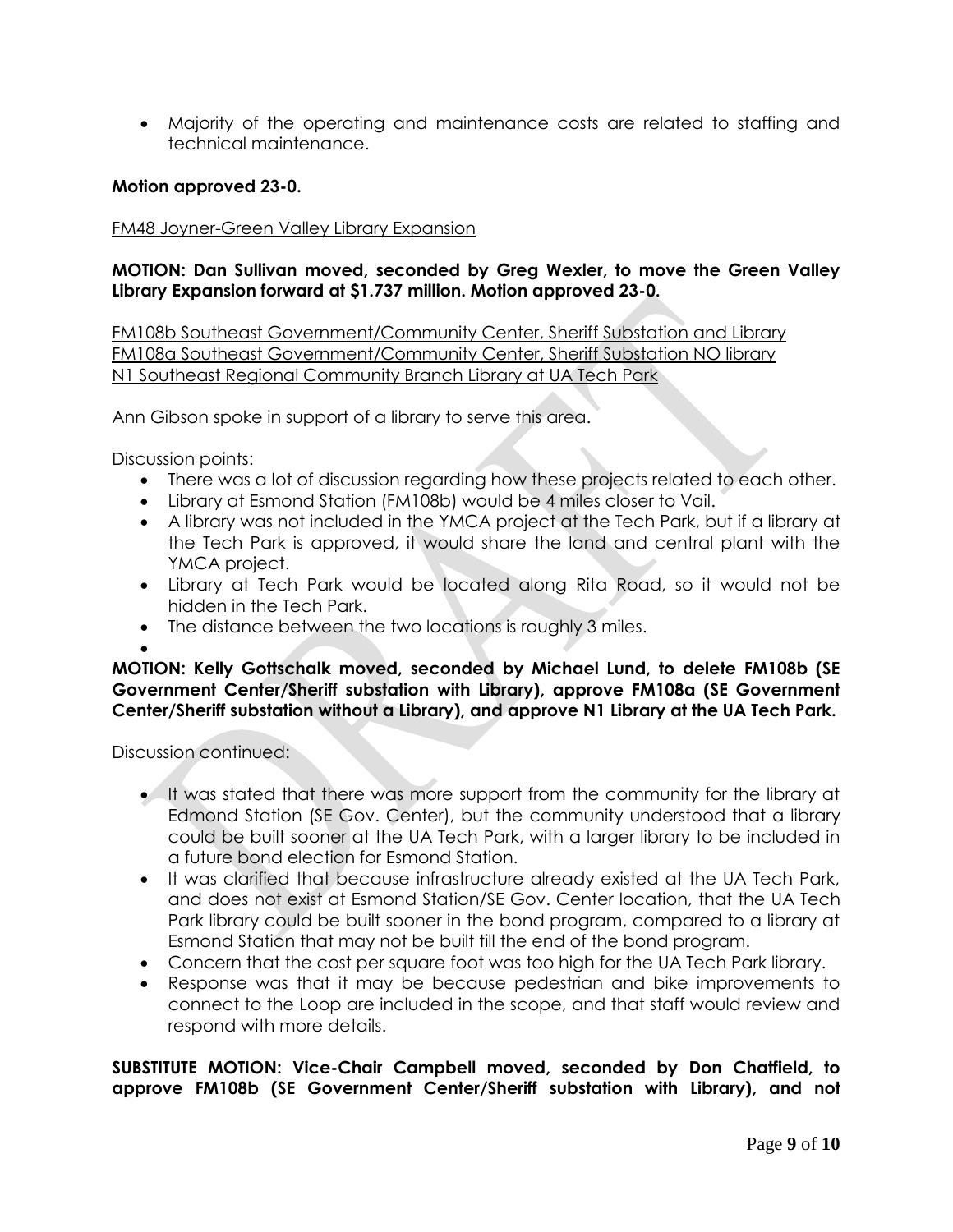**approve FM108a (SE Government Center/Sheriff substation without a Library) and N1 Library at the UA Tech Park. Substitute motion failed 8-15.**

### **Original motion was approved 18-0, with 7 abstentions.**

FM39 North Marana Library and Community Center N2 Marana Regional Library

Melina Cervantes, Library Director, clarified that the reason the County did not support either of these proposals was because there are already 2 libraries serving this area, one of which was built with 2004 bond funds.

### **MOTION: Chris Sheafe moved, seconded by Michael Lund, to remove both Marana Library proposals. Motion approved 22-1.**

4. Next Meeting

The next meeting is on October 24 at River Park Inn and the topic is Museums and Tourism.

5. Meeting Adjourned

Meeting adjourned at 11 a.m.

**Note that speaker cards for those members of the audience that selected not to speak or submitted speaker cards but did not speak are attached to this meeting summary.**